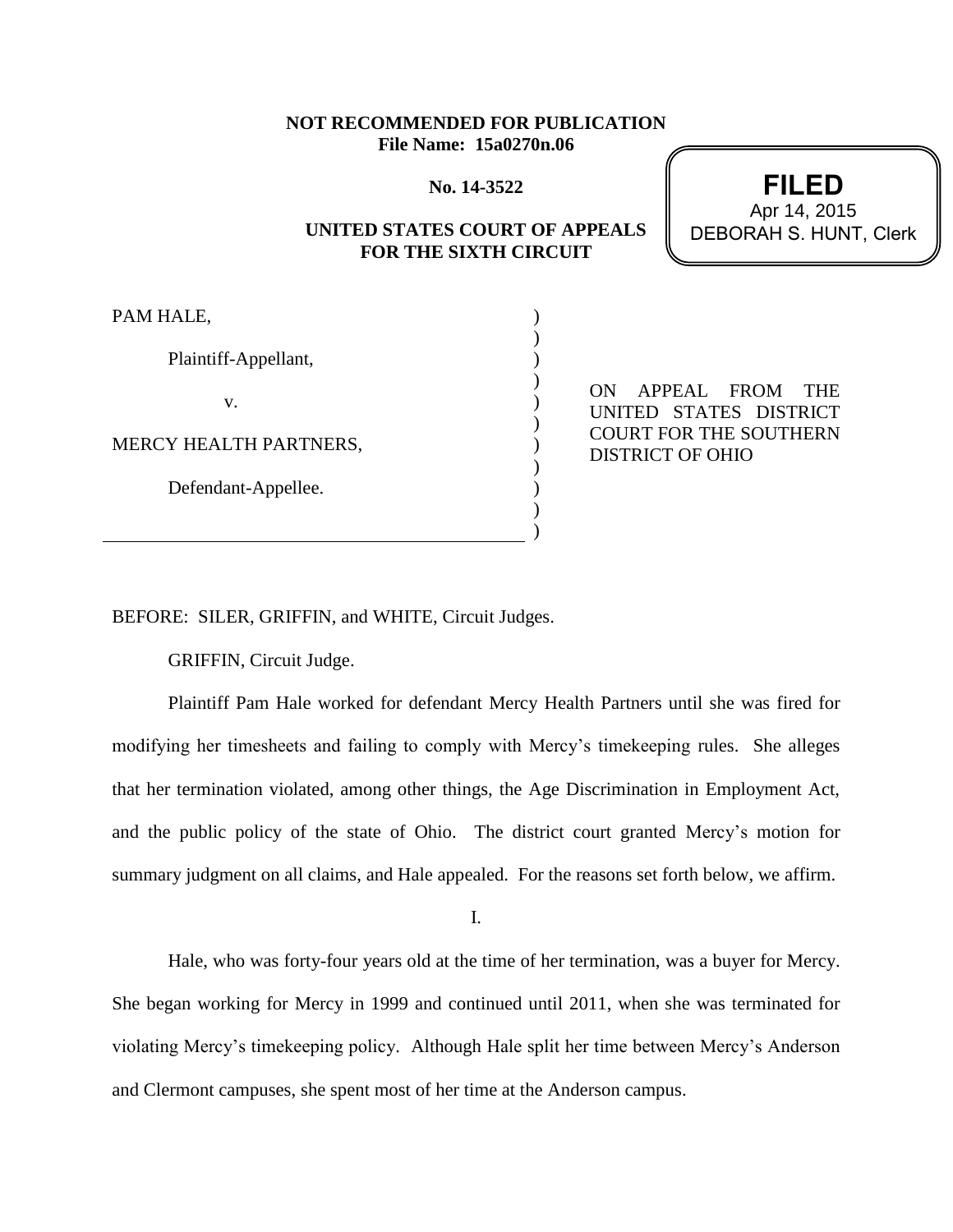Hale was primarily responsible for controlling inventory and purchasing drugs for use at Mercy's Anderson hospital. She was also the primary timekeeper for the Anderson pharmacy; that meant she "did the edits" for her coworker's timesheets and overtime records. As a timekeeper, Hale was responsible for editing and sometimes approving other Mercy Anderson pharmacy employees' timesheets.

Mercy's policy requires its employees to record time by clocking in and out over a phone system. Hale attended a training in 2008 regarding proper timekeeping procedures. There, she was advised that "timekeepers may not edit timecards . . . in any . . . way . . . to change the time actually worked by the employee;" and that "a timekeeper falsifying or tampering with employees' timecards can . . . be a reason for . . . termination."

Despite this training, instead of using the phone system to clock in and out, in accordance with Mercy's policy, Hale would note her time and later enter her hours into the computerized time system. When she worked offsite, or from home, Hale would alter her time records to add time accordingly.

On June 10, 2011, Hale spoke on the phone with a Drug Enforcement Agency (DEA) agent who asked her about the Clermont campus's recordkeeping regarding drugs that were ordered for the Clermont campus but used at Mercy's offsite emergency room in Mt. Orab. Hale told the agent that she always properly filed the correct DEA forms, but could not be sure that other buyers did the same. Hale called her supervisor, Bill Carroll, and informed him that the DEA was "checking on the Mt. Orab situation," but did not tell any other Mercy personnel about the call.

About an hour before Hale received the phone call from the DEA, Mercy Clermont's CEO, Gayle Heintzelman, received a phone call about an inventory problem from a pharmacist.

-2-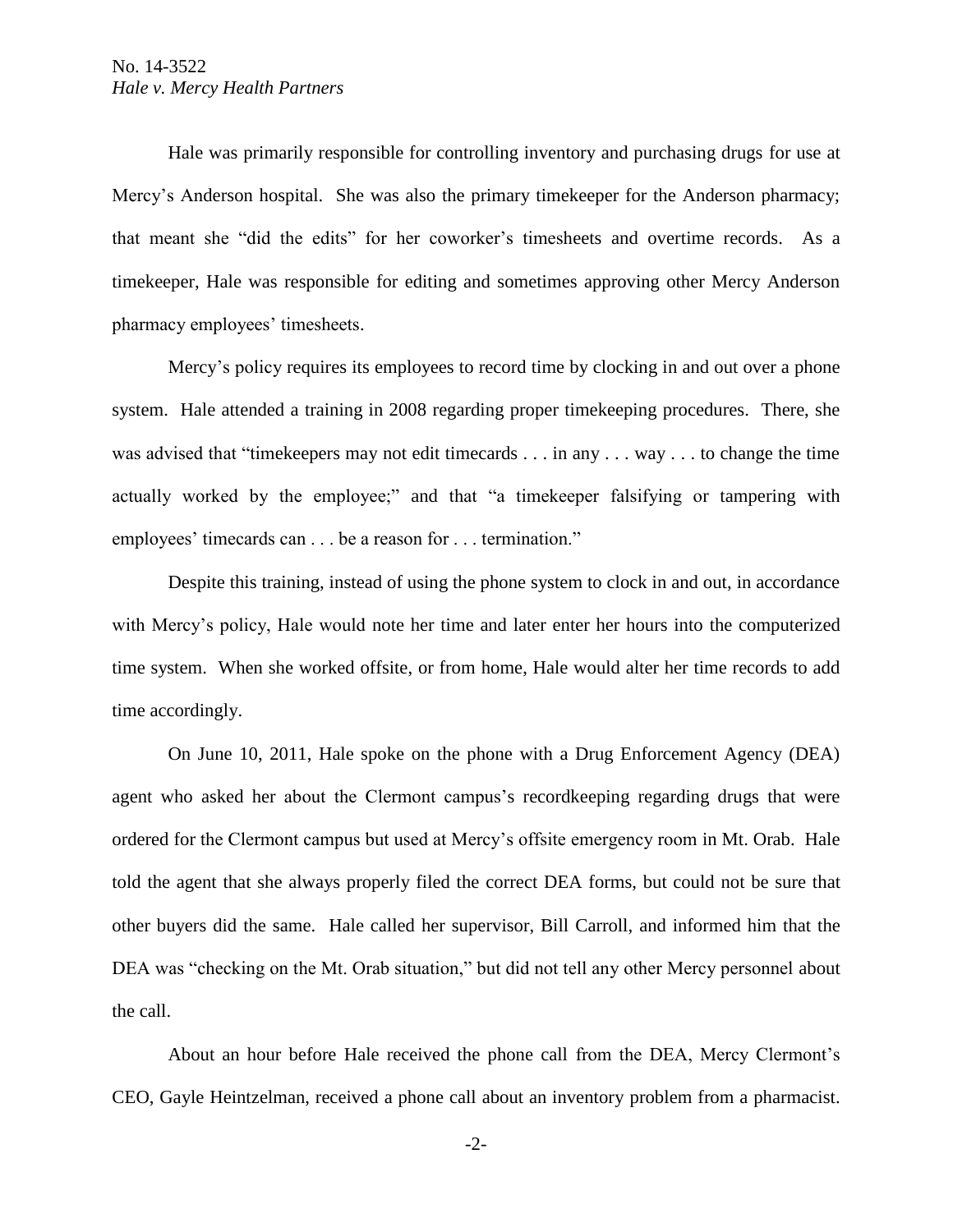The pharmacist contacted Heintzelman because he could not locate Hale. Concerned about Hale's absence, Heintzelman emailed Laura Gaynor, a senior human resources consultant at Mercy Clermont, and ordered her to audit Hale's time records to determine how much time Hale was spending at each Mercy facility. Gaynor conducted the audit and emailed Heintzelman that the results were "very interesting." Gaynor sent the results of the audit to Mercy's human resources director, Shelly Sherman. Gaynor told Sherman that, although Hale was scheduled to spend forty hours per pay period at Clermont, she averaged only sixteen hours per pay period. The audit also revealed that Hale: (1) had not clocked in or out using the phone system for all four pay periods covered by the audit, despite being within the class of employee required to use the phone system; (2) edited her own time, including some "questionable edits" such as "adding an hour to her clock out 3 days later"; (3) claimed time worked before actually entering the time; (4) repeatedly failed to clock out for lunches and edited her timesheets days later; and (5) submitted two self-approved timesheets and some with no approval at all. Gaynor forwarded these same findings to Heintzelman.

On June 14, 2011, Hale was told that she was to meet with Heintzelman at 2:00 that afternoon. She told Carroll about the meeting ahead of time, and Carroll did not know the reason for the meeting. However, prior to the 2:00 meeting, Carroll met with Sherman and Heintzelman, who showed him the audit. Sherman and Heintzelman asked Carroll if he could explain the timesheet discrepancies revealed in the audit; Carroll said he could not. Carroll was told that if Hale could not explain the discrepancies at the 2:00 meeting, Sherman and Heintzelman "would move on to termination" and that Carroll was to prepare a schedule without Hale on it.

-3-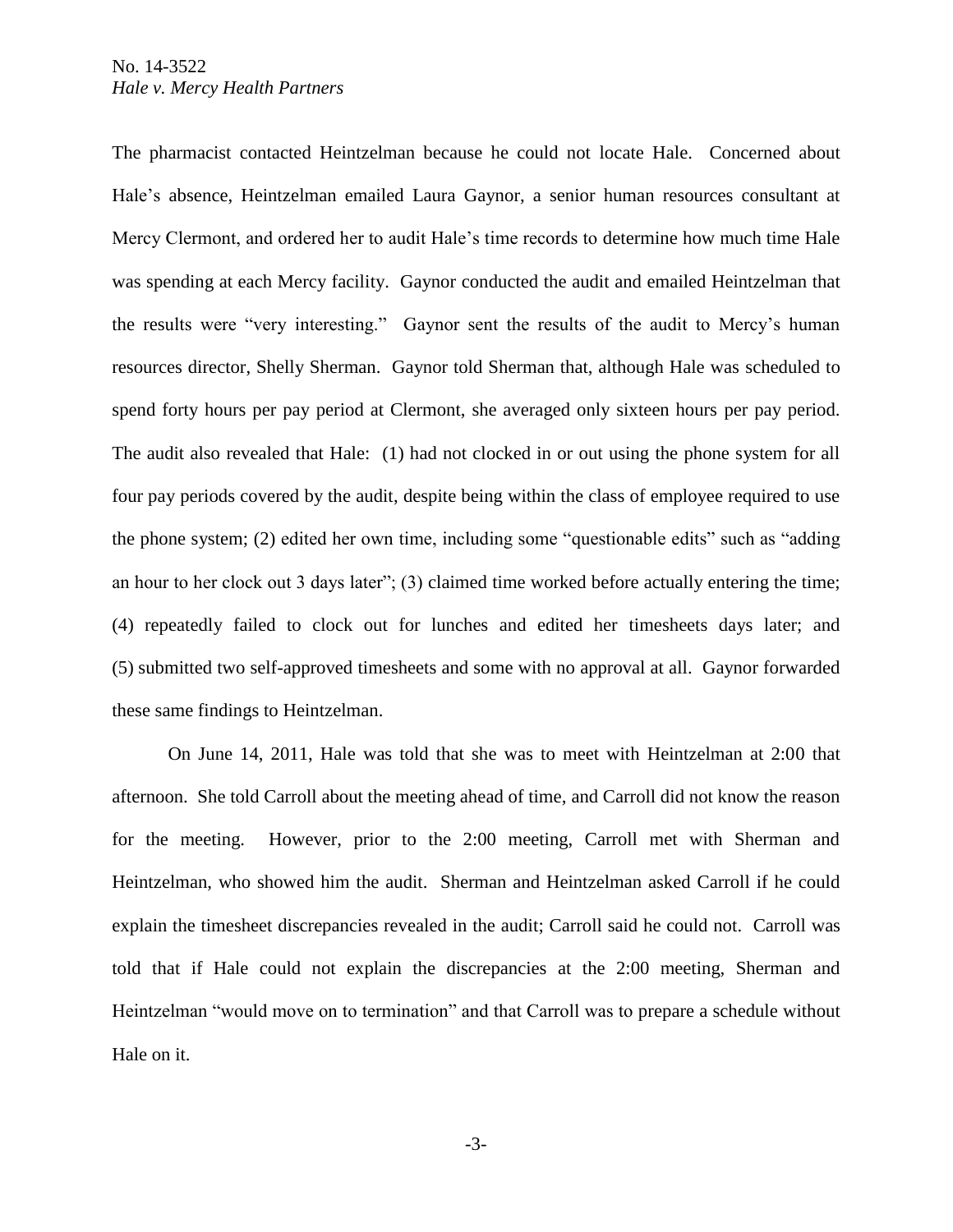Heintzelman and Gaynor were both present at the 2:00 meeting. Gaynor asked Hale to review the audit of her timekeeping, which was over twenty pages long. Plaintiff averred she had not seen a document like it before. Hale asked if she could get her calendar to explain the edits to her timekeeping, but Gaynor refused. Gaynor and Heintzelman asked Hale to explain the edits, but she could not; however, Hale did not deny making the edits. Hale now admits that what she did was unethical, but insists that it was how she was trained to enter her time. According to Heintzelman, when confronted at the meeting with her edits, Hale hung her head and said "I should not have done it."

At the meeting, Hale was presented with termination documents. Hale believed that the decision to terminate her had been made before the meeting. The stated reason for Hale's termination was "[f]alsifying timekeeping records" and approving her own timesheet in violation of the timekeeping policy.

After her termination, Hale filed an internal grievance with Mercy's resolution team requesting reinstatement with no timekeeper duties. In her grievance letter, Hale admitted that "[w]hat [she] did was unethical," but also claimed that her termination was "unethical." She acknowledged that clocking her time by computer rather than by the phone system was "unacceptable," but "became a convenience." The resolution team recommended Mercy uphold Hale's termination. Hale's termination was ultimately affirmed by Mercy's chief operating officer.

Hale filed for unemployment compensation benefits. During those proceedings, Hale successfully subpoenaed her time-records audit, which Mercy had previously refused to provide her. The Ohio Unemployment Compensation Review Commission hearing officer found that

-4-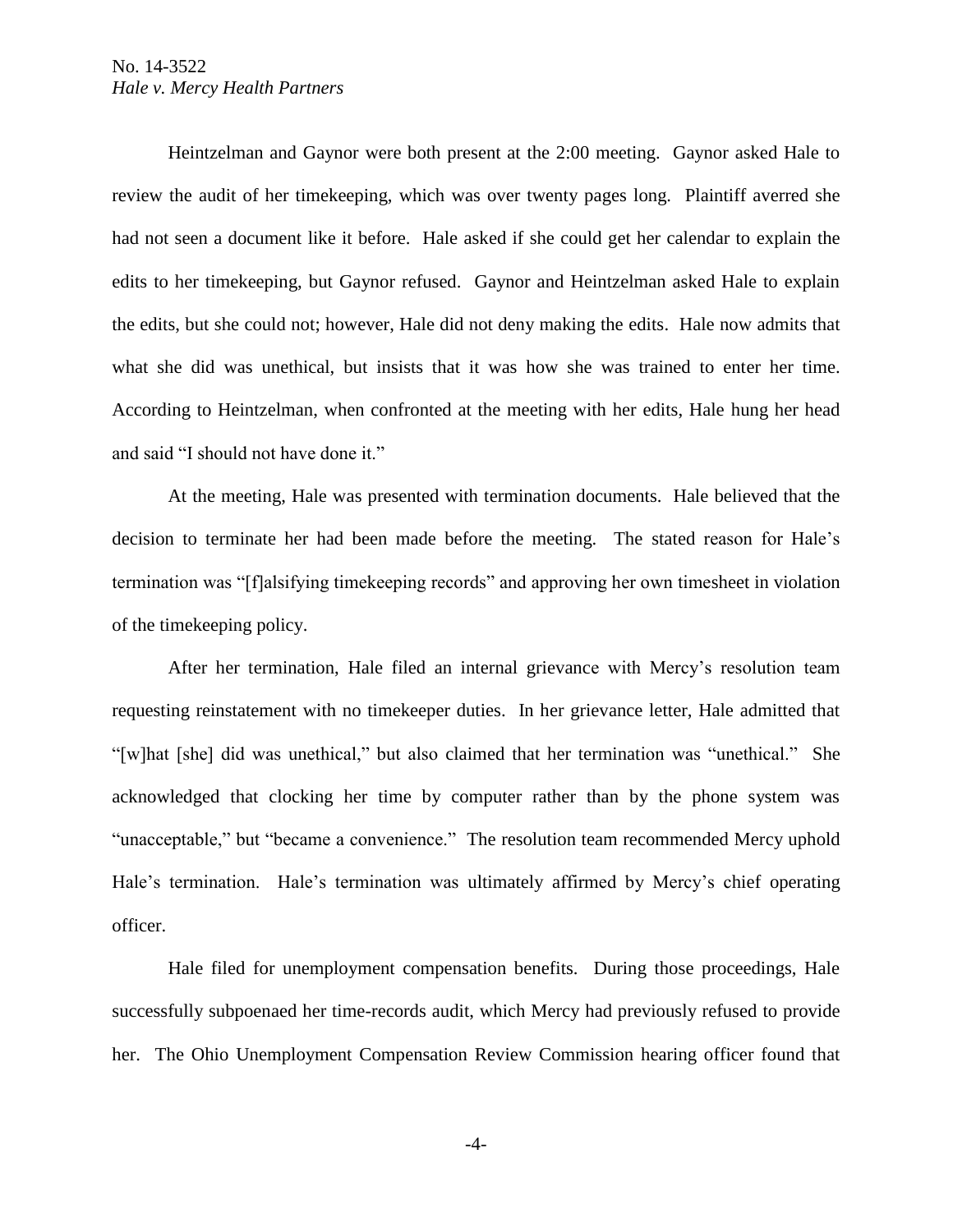Mercy did not establish that Hale "knowingly falsified time records" and concluded that Mercy terminated Hale without just cause.

The U.S. Equal Employment Opportunity Commission dismissed Hale's charge of discrimination on June 29, 2012, and issued a right-to-sue letter. Hale then brought suit in the district court, alleging age discrimination under the ADEA, 29 U.S.C. §§ 621–634; sex discrimination under Ohio Revised Code § 4112.02; and wrongful termination in violation of Ohio public policy. The district court granted Mercy's motion for summary judgment on all claims. Hale timely appealed only her ADEA and Ohio public policy claims.

#### II.

We review the district court's grant of summary judgment de novo and its findings of fact for clear error. *U.S. ex rel. Wall v. Circle C Constr., L.L.C.*, 697 F.3d 345, 350 (6th Cir. 2012). Summary judgment is appropriate when, viewing the facts and drawing all inferences in the light most favorable to the nonmoving party, "the movant shows that there is no genuine dispute as to any material fact and the movant is entitled to judgment as a matter of law." *Id.* at 351 (internal citation and quotation marks omitted); *see also* Fed. R. Civ. P. 56(a). "A genuine issue of material fact exists when there is sufficient evidence for a trier of fact to find for the non-moving party"[;] however, "[a] mere scintilla of evidence . . . is not enough for the non-moving party to withstand summary judgment." *U.S. ex rel Wall,* 697 F.3d at 351 (citations and internal quotation marks omitted).

#### III.

We turn first to Hale's ADEA claim. Under the ADEA, it is unlawful for an employer to discharge an employee who is at least forty years old because of the employee's age. 29 U.S.C. §§ 623(a)(1), 631; *Mickey v. Zeidler Tool & Die Co.*, 516 F.3d 516, 521 (6th Cir. 2008). Where,

-5-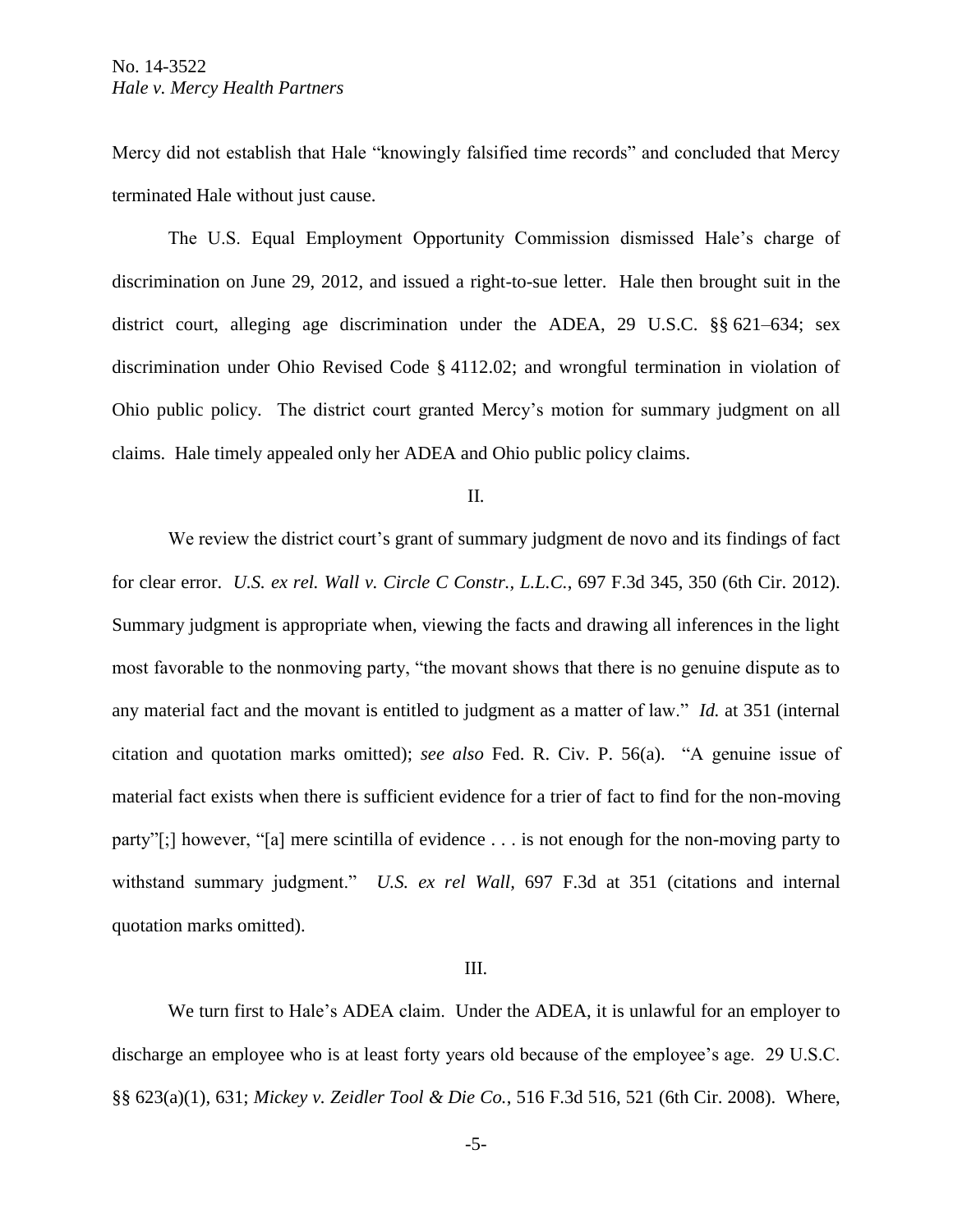as here, a plaintiff has no direct evidence of age discrimination, we rely on the familiar *McDonnell Douglas* burden shifting framework to determine the "ultimate question" in every case in which disparate treatment is alleged: "'whether the plaintiff was the victim of intentional discrimination.'" *Geiger v. Tower Auto*., 579 F.3d 614, 620, 623 (6th Cir. 2009) (quoting *Reeves v. Sanderson Plumbing Prods., Inc*., 530 U.S. 133, 153 (2000)).

Under the *McDonnell Douglas* framework, the plaintiff must first state a prima facie case by showing "1) that she was a member of a protected class; 2) that she was discharged; 3) that she was qualified for the position held; and 4) that she was replaced by someone outside of the protected class." *Schoonmaker v. Spartan Graphics Leasing, LLC*, 595 F.3d 261, 264 (6th Cir. 2010). Once a plaintiff establishes a prima facie case, "the burden of production shifts to the employer to articulate a legitimate nondiscriminatory reason for the adverse employment action." *Id*. (citing *Allen v. Highlands Hosp. Corp*., 545 F.3d 387, 394 (6th Cir. 2008)). If the employer satisfies this burden, the burden of production then shifts back to the plaintiff to show that the employer's proffered legitimate, nondiscriminatory reason for the adverse employment action was mere pretext for intentional discrimination. *Allen*, 545 F.3d at 394. At all times, however, the ultimate burden of persuasion remains with the plaintiff to show "that age was the but-for cause of [his or her] employer's adverse action." *Geiger*, 579 F.3d at 620 (internal citation and quotation marks omitted).

An employer may still prevail at the pretext stage, however, under the so-called honestbelief rule. That rule states that "[w]hen an employer reasonably and honestly relies on particularized facts in making an employment decision, it is entitled to summary judgment on pretext even if its conclusion is later shown to be mistaken, foolish, trivial, or baseless." *Chen v. Dow Chem. Co.*, 580 F.3d 394, 401 (6th Cir. 2009) (internal quotation marks omitted). "An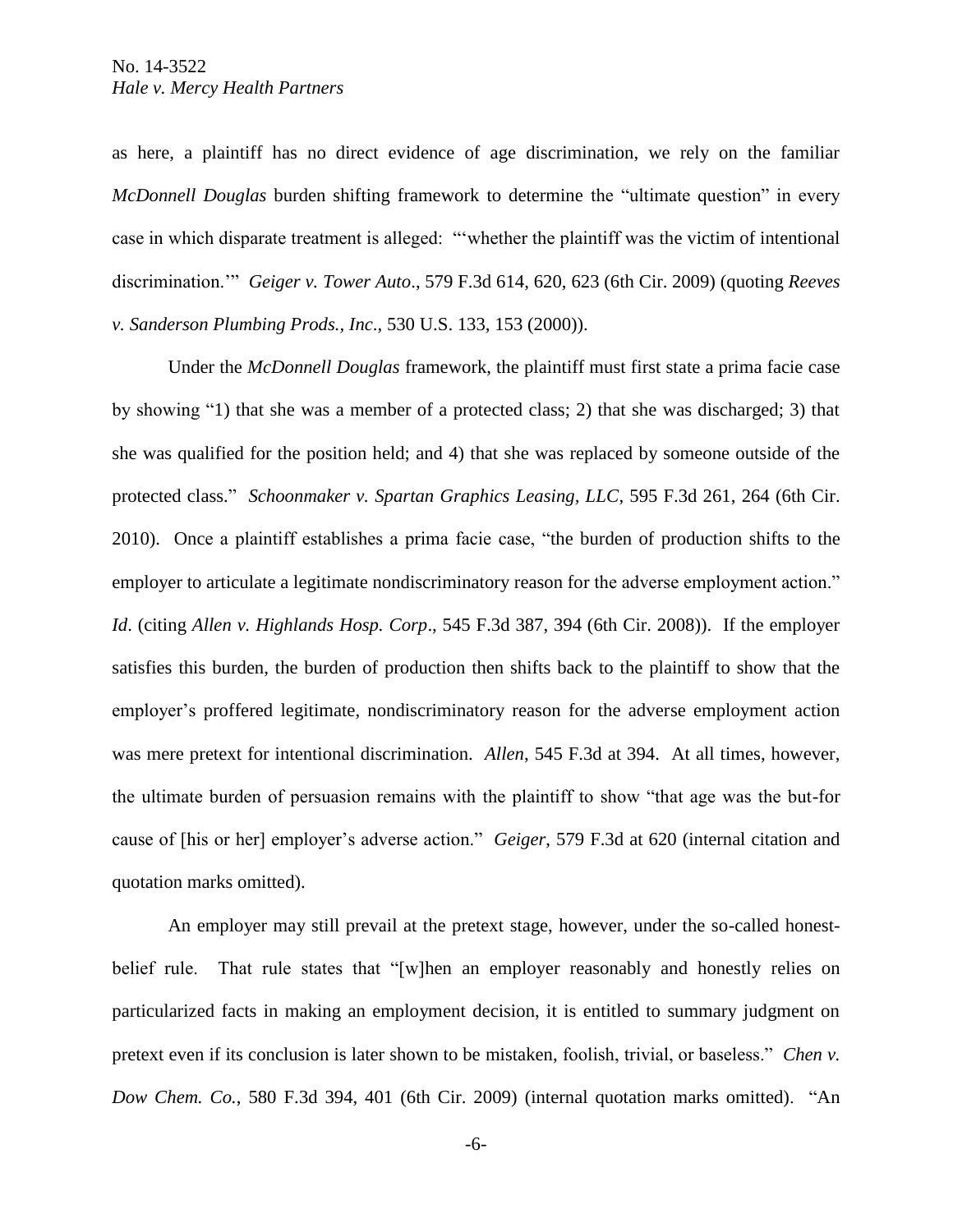employer's pre-termination investigation need not be perfect in order to pass muster under the rule." *Loyd v. Saint Joseph Mercy Oakland*, 766 F.3d 580, 591 (6th Cir. 2014) (citing *Seeger v. Cincinnati Bell Tel. Co.,* 681 F.3d 274, 285 (6th Cir. 2012)). "The key inquiry is instead 'whether the employer made a reasonably informed and considered decision before taking an adverse employment action.'" *Id.* (quoting *Seeger*, 681 F.3d at 285). "And to rebut an employer's invocation of the rule, the plaintiff must offer some evidence of 'an error on the part of the employer that is too obvious to be unintentional.'" *Id.* (quoting *Seeger*, 681 F.3d at 286).

Here, the parties concede that Hale established a prima facie case under the ADEA. The dispositive issue is whether Hale has successfully established pretext and, relatedly, whether Mercy has established that its reasons for terminating Hale fall within the ambit of the honestbelief rule. We conclude that Hale has failed to establish pretext and that Mercy's beliefs as to its reasons for termination were honestly held. We therefore affirm the judgment of the district court.

Mercy's proffered legitimate, nondiscriminatory reasons for its termination decision is that Hale altered her timecards and failed to use the phone system to log her time, as required by hospital policy. Indeed, the audit performed on Hale's records indicated that she had altered her own time, failed to clock in and out using the phone system, spent less time at the Clermont campus than she was supposed to, and entered hours worked before actually working them. In short, the findings in the audit indicated that Hale violated the practices explained to her in her April 2008 training session, where plaintiff was told, among other things, that she "may not edit timecards to . . . in any . . . way . . . change the time actually worked." Hale was also told that altering timecards could be a reason for termination.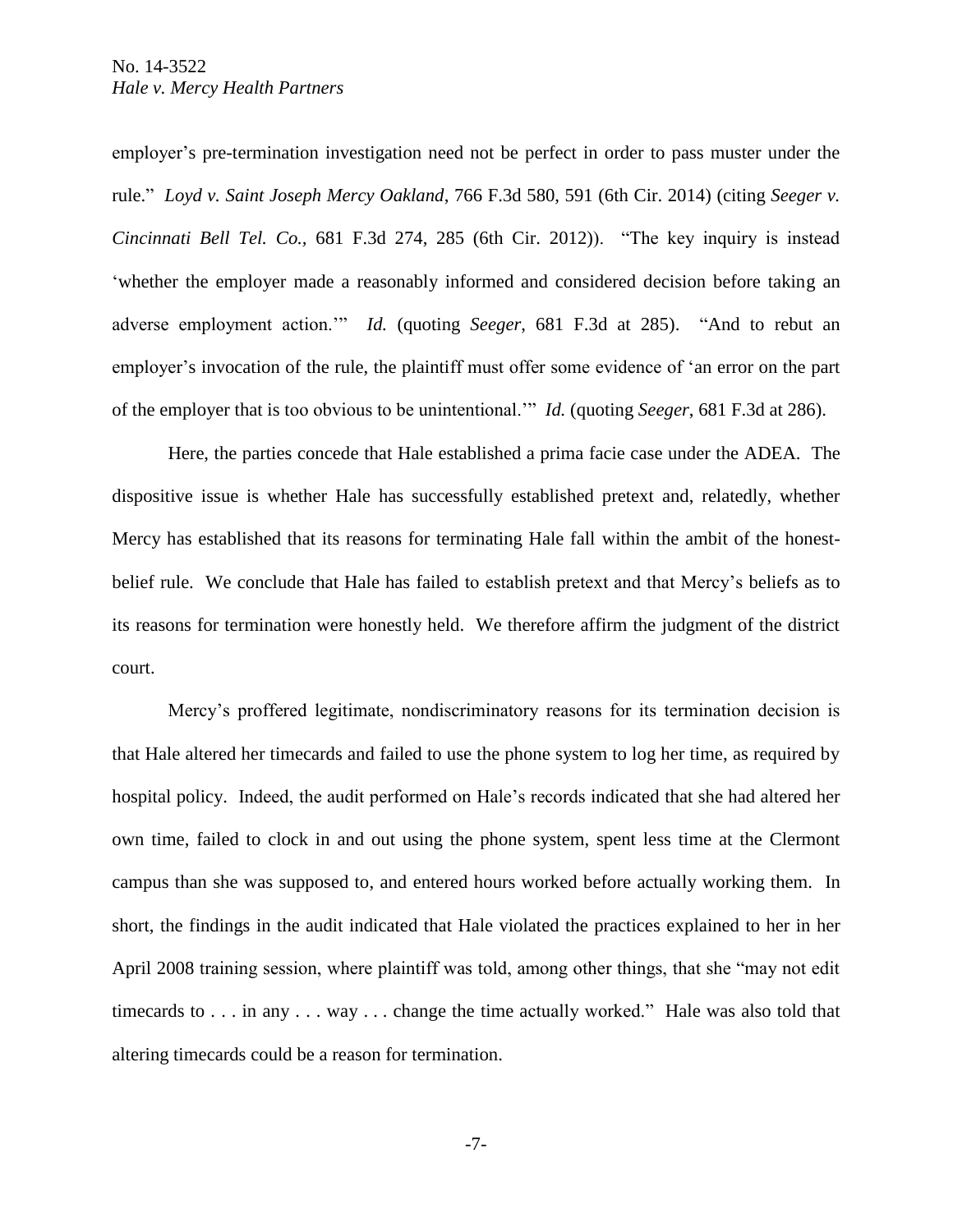Hale responds that these reasons were pretext and that Mercy did not honestly believe these reasons. Hale principally argues that Mercy improperly concluded that her alterations to her timesheets were "falsifications" without giving her an opportunity to explain her alterations using her calendar. Hale also argues that it was improper for Mercy to have made the decision to terminate her prior to the termination meeting. We disagree.

It was reasonable for Mercy to infer, based on the alterations plaintiff made to her timekeeping records—facts on which Mercy relied in its termination decision—that Hale was falsifying her timecards. Moreover, Hale points to no evidence indicating that defendant was required to give her an opportunity to explain her conduct before terminating her. There was no policy or procedure in place at Mercy requiring that employees be given such an opportunity to explain, nor does Hale argue that she had a due process interest in continued employment requiring that she be given notice and an opportunity to be heard prior to termination. *See Ludwig v. Bd. of Trustees of Ferris State Univ.*, 123 F.3d 404, 410 (6th Cir. 1997) (explaining that in some circumstances, employees have a liberty interest in continued employment and that such an interest requires that the employee be given notice and an opportunity to be heard prior to termination). Hale's only authority for the proposition that she was entitled to an opportunity to explain her conduct derives from a district court decision from Maryland and a state-law decision from Connecticut. Obviously, these decisions are nonbinding. And, to the extent they stand for the proposition that an employer is required to give an at-will employee an opportunity to offer an explanation for terminable conduct as a matter of law, they are inconsistent with the law of this circuit, which holds that pre-termination investigations "need not be perfect in order to pass muster under the [honest-belief] rule." *Loyd*, 766 F.3d at 591. For similar reasons, it was not improper for Mercy to make the decision to terminate Hale prior to meeting with her.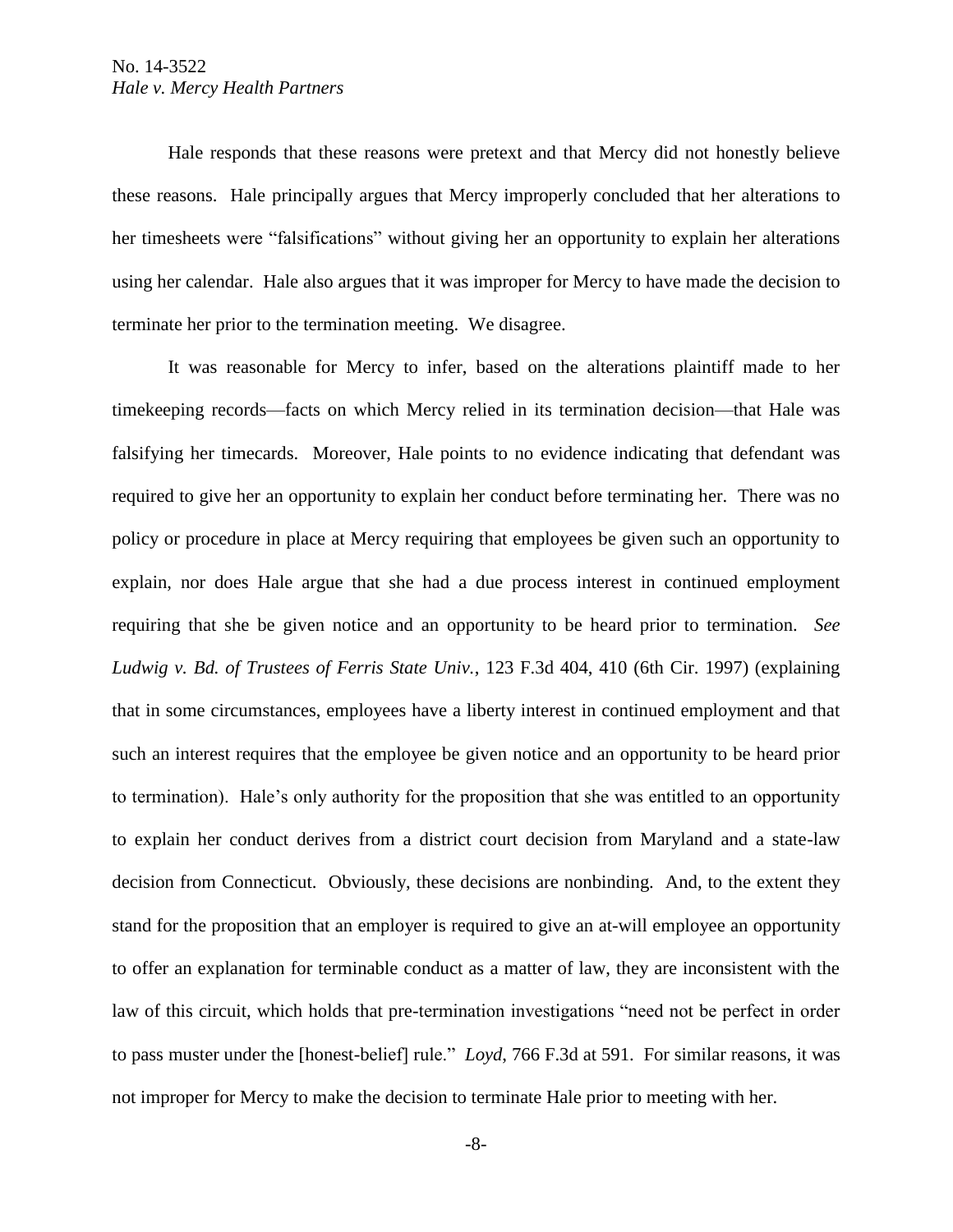At the time Mercy fired Hale, it had obtained the timecard audit which revealed Hale's misconduct and met with Hale's supervisor, Carroll, about the audit's findings. Our precedent indicates that this was sufficient for Mercy to meet its burden to show that its belief that Hale falsified records was reasonably informed and therefore honest. *See Tingle v. Arbors at Hilliard*, 692 F.3d 523, 532 (6th Cir. 2012) (finding an employer's investigation sufficient to establish an honest belief where the employer "spoke to witnesses" before issuing a disciplinary report, and noting that "[t]his court has found far less robust investigations sufficient to substantiate an honest belief entitling an employer to summary judgment"); *Michael v. Caterpillar Fin. Servs. Corp.*, 496 F.3d 584, 599 (6th Cir. 2007) (finding an employer's investigation sufficient to substantiate its honest belief where it interviewed the plaintiff's coworkers, even though one of them testified that the investigation merely "boiled down to 'he said/she said'"). Hale's argument that Mercy failed to give her an opportunity to explain herself demonstrates, at most, that Mercy's decision-making process was not optimal. But, simply showing a non-optimal decision-making process is insufficient to overcome the honest-belief rule. Rather, plaintiff was required to show that defendant's decision-making process was "an error . . . too obvious to be unintentional." *Tingle,* 692 F.3d at 531 (internal quotation marks omitted). Hale has failed to do so.

Hale argues that she never actually "falsified" time records. However, she admits to altering them. Ultimately, this distinction is immaterial to our conclusion. Under the relevant legal standards, a defendant is not required to "prove" the underlying truth of its belief. Indeed, an employer's belief can still be reasonably informed—and therefore honest—even if it "is ultimately found to be mistaken, foolish, trivial, or baseless." *Smith v. Chrysler Corp*., 155 F.3d 799, 806 (6th Cir. 1998). Thus, the inquiry is not whether Hale actually falsified her timecards;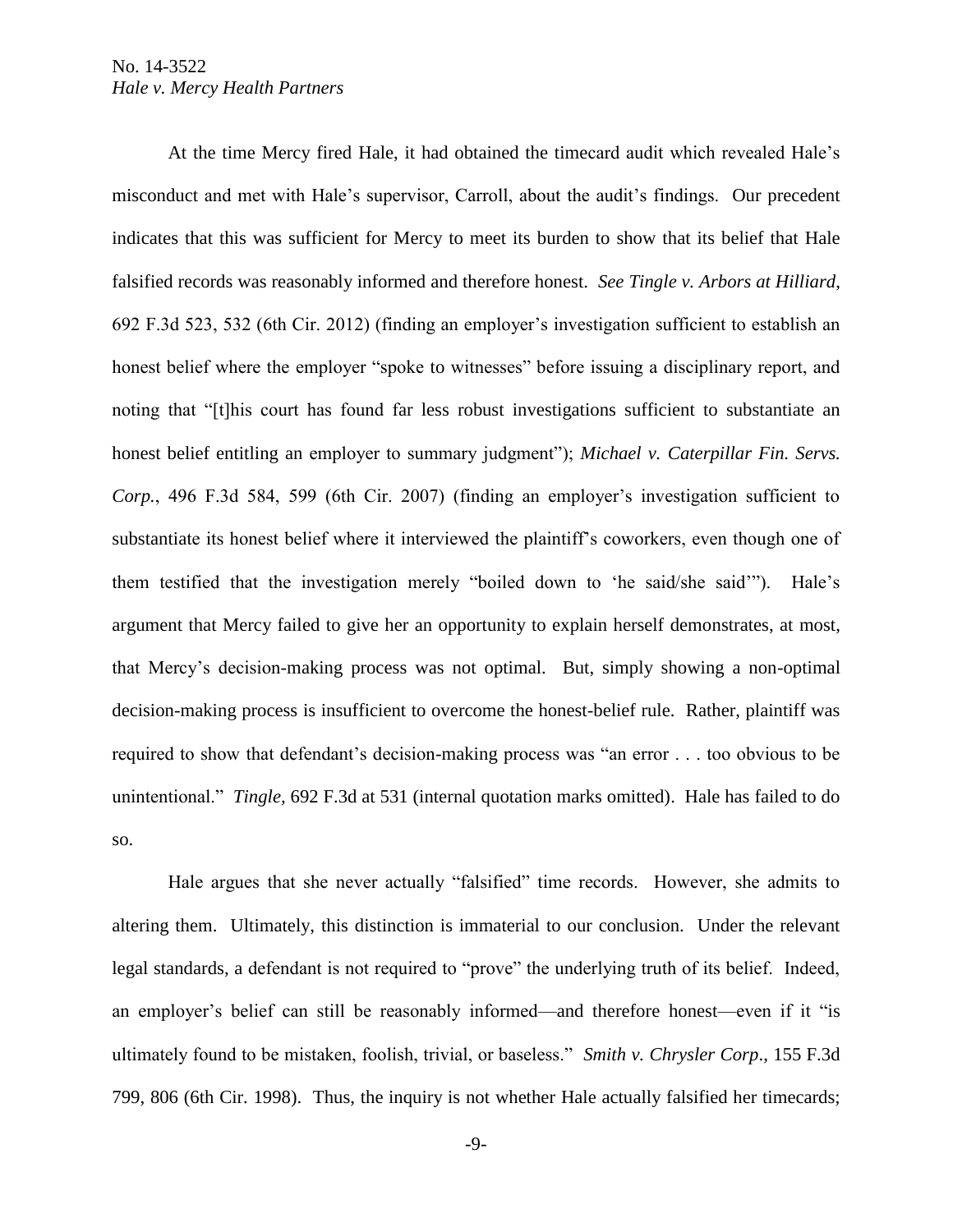the inquiry is whether, based on the information available to it at the time of Hale's termination, Mercy's belief that she falsified her timecards was reasonable and therefore honest. *See McDole v. City of Saginaw*, 471 F. App'x 464, 477 (6th Cir. 2012) ("[I]t does not matter whether the [defendant] mistakenly believed [the plaintiff] assaulted [a coworker, which was defendant's proffered reason for terminating the plaintiff]; it only matters if [the defendant] intentionally discriminated against [the plaintiff]."). For the reasons stated above, i.e. the discrepancies revealed by the audit and the discussion with Carroll about it, we conclude that it was reasonable for Mercy to infer that Hale was falsifying her timecards. However, even if Hale were able to establish that Mercy's belief that she falsified her timecards was not honestly held, she could still not prevail. Mercy's policy did not provide that termination was a consequence only of falsification of records. Rather, in the training, Hale was informed she could be terminated for "edit[ing] . . . or in any other way chang[ing]" timesheets. And, there is ample evidence to support Mercy's belief that Hale "change[d]" her timesheets.

Hale also argues that it was improper for Mercy to terminate her for conduct that other, younger, workers also engaged in. Specifically, she argues that Craig Wright, Abigail Muchmore, and Donna Branham—all younger workers than Hale—also edited their own timecards and were not disciplined for doing so. We disagree. Although it is true that subsequent investigations of other employees' timekeeping policies revealed that others had engaged in improper timekeeping conduct similar to Hale and were not fired, this fact does not change our conclusion. It is undisputed that these separate investigations were conducted *after* the decision to terminate Hale. And, this court judges the honesty of an employer's belief based on the "particularized facts that were before [the employer] at the time the decision was made." *Seeger*, 681 F.3d at 285 (citation omitted). Thus, Hale cannot show that Mercy's belief was not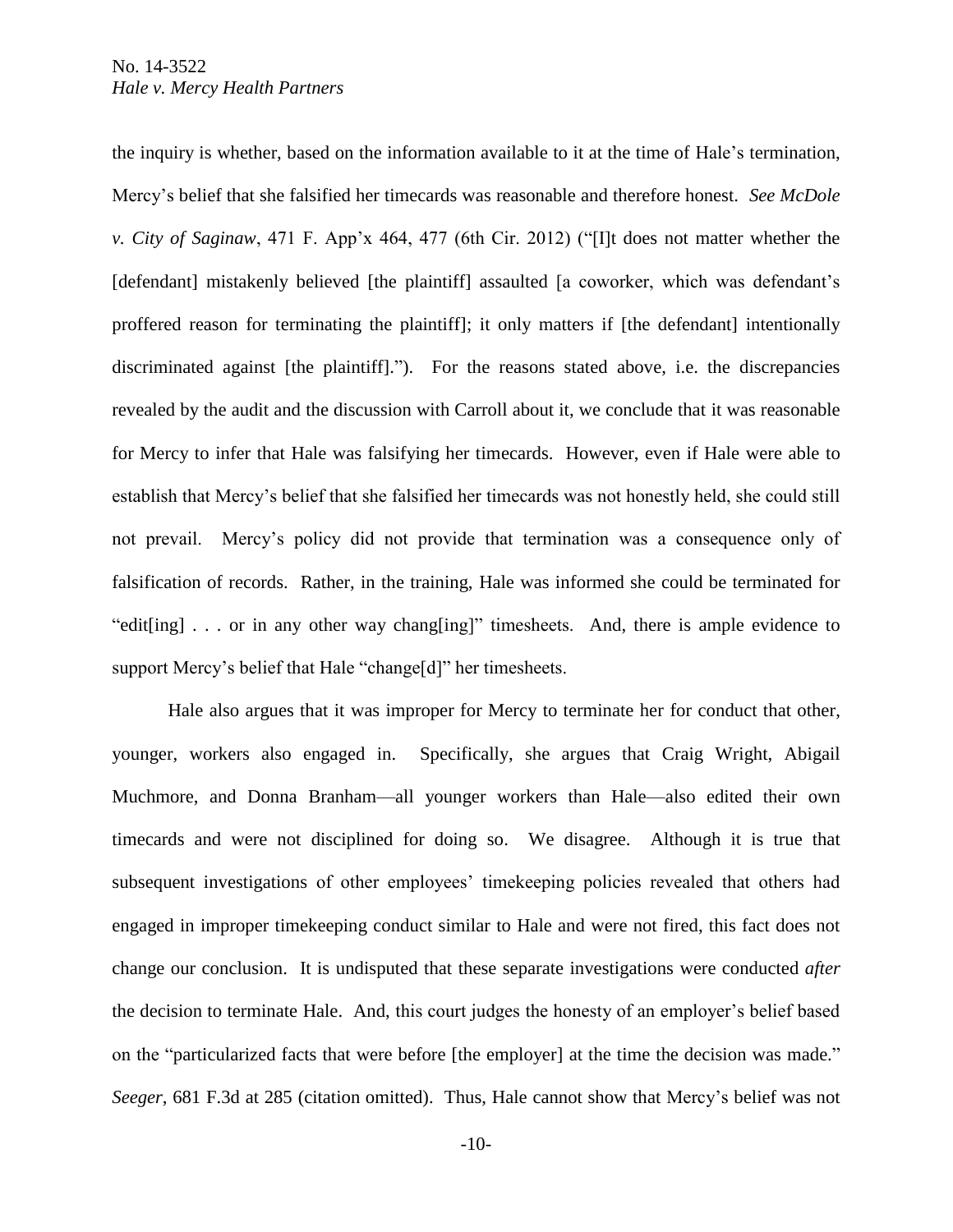honestly held because Mercy was unaware of other employees' similar conduct at the time it made its termination decision.

Finally, Hale argues that the fact that Mercy gave inconsistent reasons for conducting the audit on her timesheets is indicative of pretext. Again, we disagree. The ultimate question here is whether Mercy's belief that Hale violated Mercy's timekeeping policy was honestly held. And, given that there was substantial evidence that Hale did modify her timesheets (including her own admissions that she did so), we cannot conclude that the fact that Mercy offered inconsistent reasons for its audit alone shows pretext.

For these reasons, we conclude that Hale has failed to establish that Mercy's belief that she altered or falsified her timecards was not honestly held. Hale has accordingly failed to show that Mercy's proffered nondiscriminatory reason for termination was pretextual. We thus affirm the judgment of the district court on Hale's ADEA claim.

#### IV.

We next turn to Hale's Ohio public policy claim. Ohio recognizes a "public policy" exception to the employment-at-will doctrine. *Pytlinski v. Brocar Prods., Inc.*, 94 Ohio St. 3d 77, 78 (2002). To establish a claim for wrongful termination in violation of Ohio public policy, a plaintiff must show: (1) "a clear public policy existed and was manifested in a state or federal constitution, statute or administrative regulation, or in the common law (the clarity element)"; (2) dismissal "under circumstances like those involved in the plaintiff's dismissal would jeopardize the public policy (the jeopardy element)"; (3) "the plaintiff's dismissal was motivated by conduct related to the public policy (the causation element)"; and (4) lack of an "overriding legitimate business justification for the dismissal (the overriding justification element)." *Collins v. Rizkana*, 73 Ohio St. 3d 65, 69–70 (1995) (emphases omitted). The first and second elements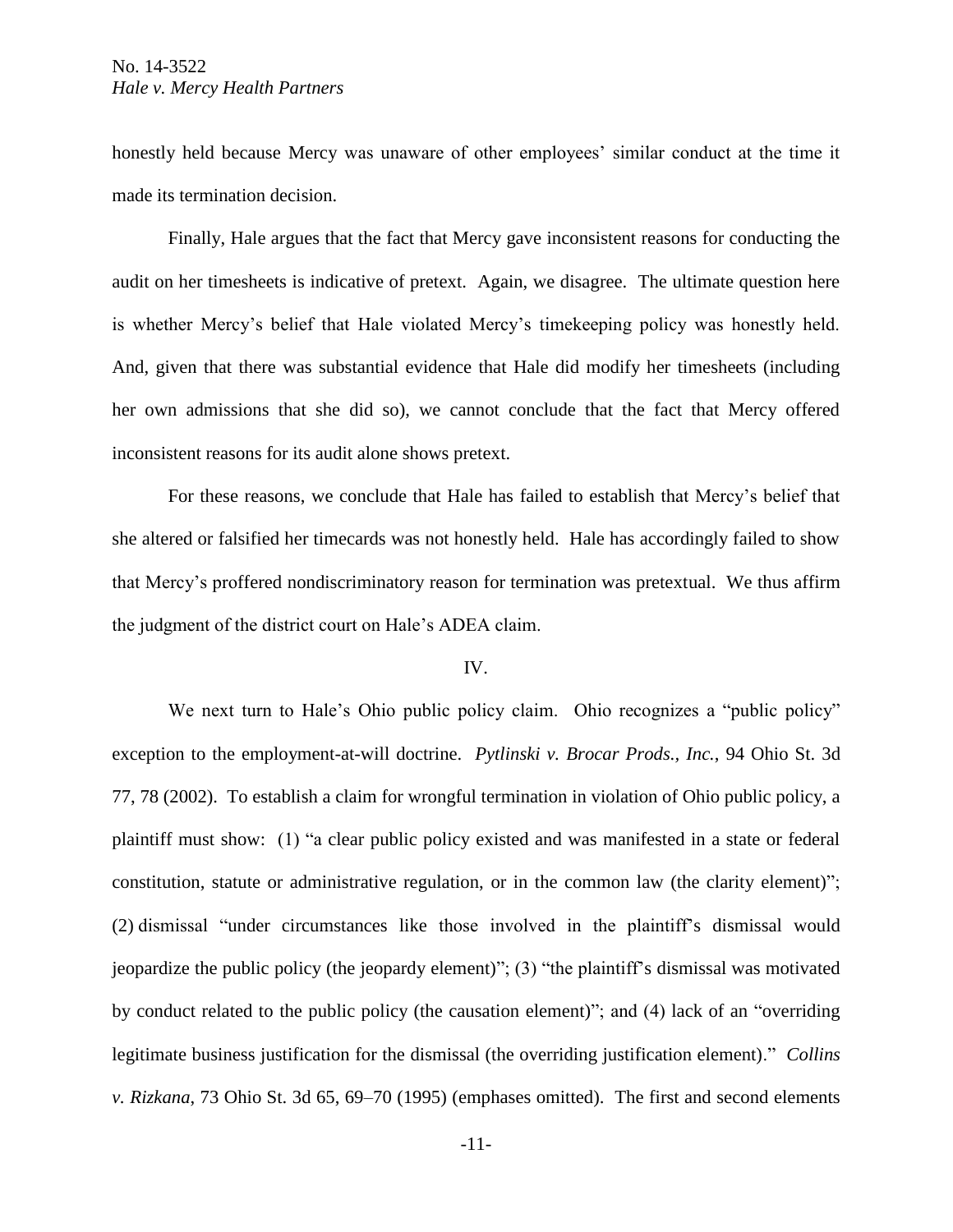$\overline{a}$ 

are questions of law for the court to decide, but the jury decides questions of fact relating to the latter two elements. *Id.* at 70.

Hale argues that Mercy discharged her in violation of public policy because Hale responded to the DEA agent's question, stating that she could not say whether Mercy Clermont buyers were properly completing required DEA forms. We disagree.

In resolving this claim, we address the elements of the relevant legal test in turn. We first address the clarity element. To satisfy this element, a plaintiff must point to a specific provision in the "federal or state constitution[s], federal or state statutes, administrative rules and regulations, or common law." *Dohme v. Eurand Am., Inc.*, 130 Ohio St. 3d 168, 174 (2011). Although this is an employment discrimination case, there is "no requirement that a supporting statute be employment-related or otherwise set forth an employer's responsibilities and/or an employee's rights." *Alexander v. Cleveland Clinic Found.*, No. 95727, 2012 WL 1379834, at \*6 (Ohio Ct. App. Apr. 19, 2012), *perm. app. denied*, 132 Ohio St. 3d 1485 (2012).

Hale claims Ohio Administrative Code § 4729-17-03 states the relevant clear public  $\text{policy.}^1$  As plaintiff correctly summarizes, that regulation provides that institutional "pharmacies maintain proper transport and record-keeping processes to ensure the narcotics are properly accounted for by the pharmacies."

The district court correctly noted that Ohio courts require that a plaintiff's claimed policy parallel Ohio's whistleblower statute, Ohio Revised Code § 4113.52. To parallel that statute, the policy on which the plaintiff relies must (1) impose "an affirmative duty on the employee to

 $1$ In opposition to Mercy's summary judgment motion, Hale also identified another public policy: Ohio Revised Code § 2921.13(7), which prohibits a person from making a false statement in connection with a government report. The district court rejected this argument. Hale does not invoke this statute on appeal.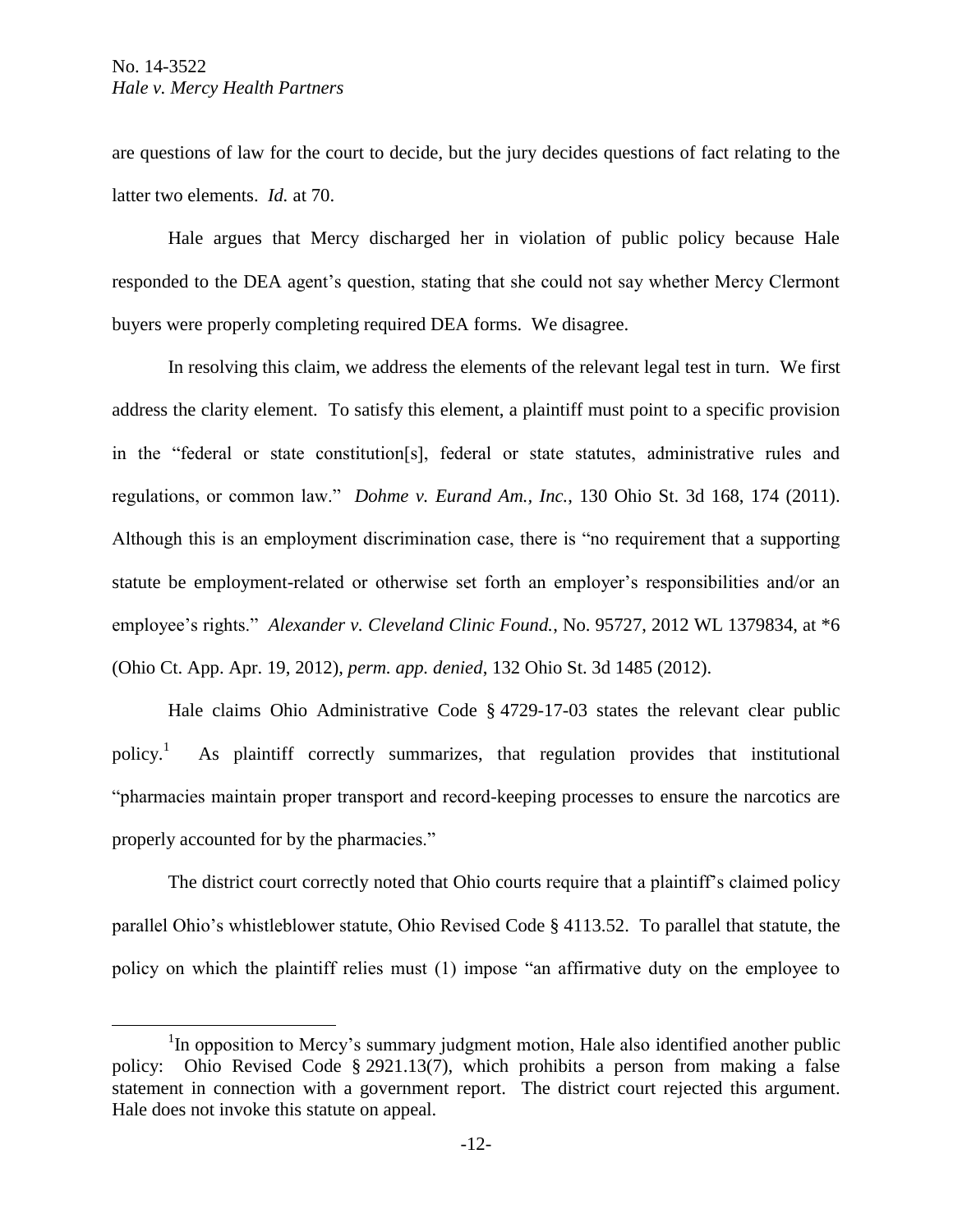report a violation, [(2)] specifically prohibit[] employers from retaliating against employees who had filed complaints, or [(3)] protect[] the public's health and safety." *Dean v. Consol. Equities Realty #3, L.L.C.*, 182 Ohio App. 3d 725, 729 (2009). We agree with the district court's conclusion that Ohio Administrative Code § 4729-17-03 did not parallel the whistleblower statute because the regulation does not require employees to report violations and does not prohibit employer retaliation. Nor does the regulation specifically protect Mercy's patients because, as the district court noted, it merely imposes "baseline technical requirements that [institutional pharmacies have] to satisfy to operate."

Hale argues that we should focus on her decision to comply with the law (i.e., answering the DEA agent's question truthfully) and not on whether the regulation is a baseline technical requirement. She interprets the Ohio regulation to protect her from "retaliation for telling a government agency that she could not confirm that all of [Mercy's] employees were complying with the regulation." However, Hale does not challenge the district court's conclusion that the regulation does not parallel the whistleblower statute. Nor does Hale argue that she was terminated for reporting a violation of the regulation, or any other statute or rule. Thus, Hale has failed to establish the clarity element of the test for wrongful termination under Ohio law.

We next turn to the jeopardy element. We have applied a three-part test for determining whether a plaintiff has satisfied the jeopardy element. We must:

(1) determine what kind of conduct is necessary to further the public policy at issue; [(2)] decide whether the employee's actual conduct fell within the scope of conduct protected by this policy; and (3) consider whether employees would be discouraged from engaging in similar future conduct by the threat of dismissal.

*Avery v. Joint Twp. Dist. Mem'l Hosp.*, 286 F. App'x 256, 264 (6th Cir. 2008) (quoting *Himmel v. Ford Motor Co.*, 342 F.3d 593, 599 (6th Cir. 2003)). In addition, the "employee's statements

-13-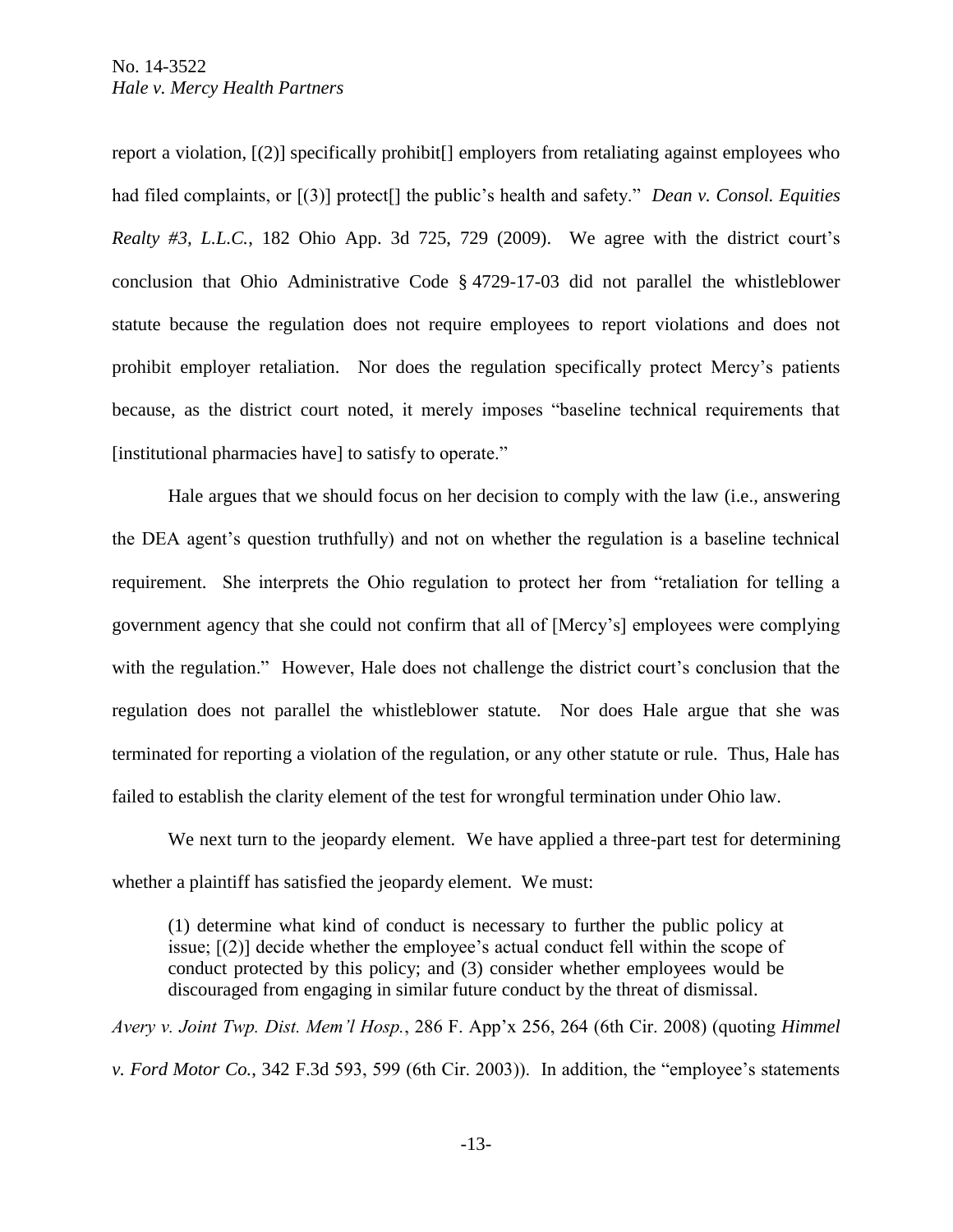must indicate to a reasonable employer that [she] is invoking governmental policy in support of, or as the basis for, [her] complaints." *Avery*, 286 F. App'x at 265 (internal quotation marks omitted). Here, although we agree with Hale that reporting record keeping violations would further the public policy embodied in § 4729-17-03, it is not clear that Hale ever reported anything to anyone. When contacted by the DEA agent, Hale was asked whether she complied with record keeping requirements, and she reported that she did. She did not, however, report any violations, informing the DEA agent that *she did not know* whether others were out of compliance.

For these reasons, Hale has failed to establish two essential elements of an Ohio public policy claim. Because she was required to establish all five, her public policy claim fails, and, thus, we conclude that the district court did not err by granting summary judgment in Mercy's favor on this claim.

V.

For the foregoing reasons, we affirm the district court's grant of summary judgment in favor of Mercy.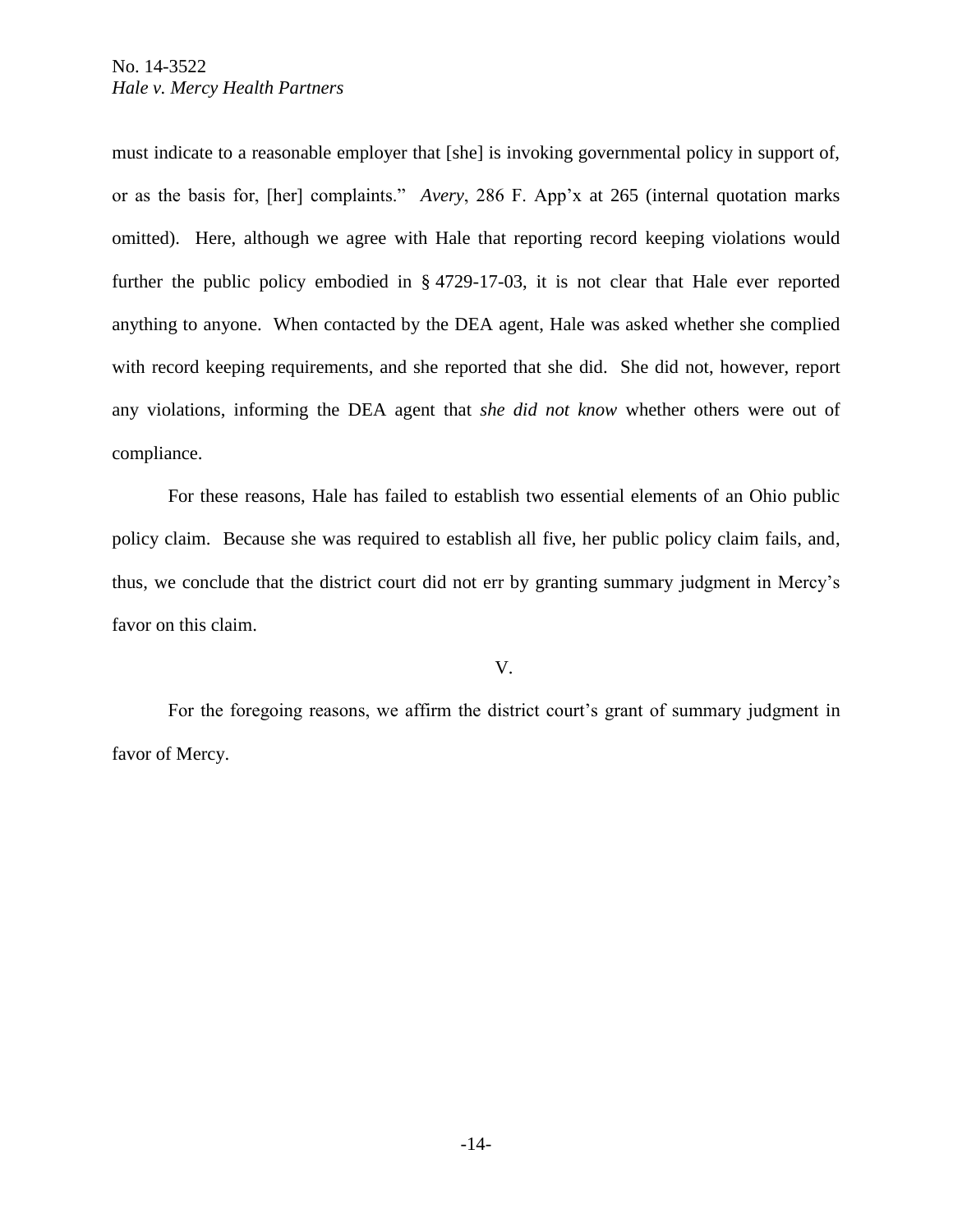$\overline{a}$ 

#### **HELENE N. WHITE, Circuit Judge, concurring in part and dissenting in part.**

I agree the district court properly entered summary judgment on Hale's public-policy claim; however, I do not agree that summary judgment was appropriate on her agediscrimination claim. By failing to view the record in the light most favorable to Hale, and misapplying the applicable law, the majority erroneously concludes that Hale failed to prove that Mercy did not honestly hold a belief that it discharged Hale because she falsified her timekeeping records. To the contrary, a jury could reasonably conclude that Mercy's proffered reasons for dismissing Hale were not honestly held and were pretext for unlawful age discrimination.

# **I.**

The majority missteps at the beginning of its analysis of Mercy's honest-belief defense when it states "Mercy's proffered legitimate, nondiscriminatory reasons for its termination decision [are] that Hale altered her timecards and failed to use the phone system to log her time, as required by hospital policy." Maj. Op. 7. Although Gaynor identified those reasons as "serious" problems if Hale could not explain them, Mercy in fact dismissed Hale, according to the discharge letter, for "[f]alsifying timekeeping records" and "[a]pproving own time sheet."<sup>1</sup> Thus, the relevant question is whether Mercy honestly believed Hale falsified her time records and approved her own timesheet in violation of its policy.

<sup>&</sup>lt;sup>1</sup> The majority also holds that "there is ample evidence to support Mercy's belief that Hale 'change[d]' her timesheets." Maj. Op. 10 (alteration in original). This was not a basis for Mercy's decision, and even if it were, Mercy's policy does not prohibit all "change[s]" to one's timesheet but rather "edit[s] [to] timecards to . . . change *the time actually worked*." (Emphasis added.) The record evidence supports that Hale edited her timesheets to reflect the time she actually worked—not to steal time.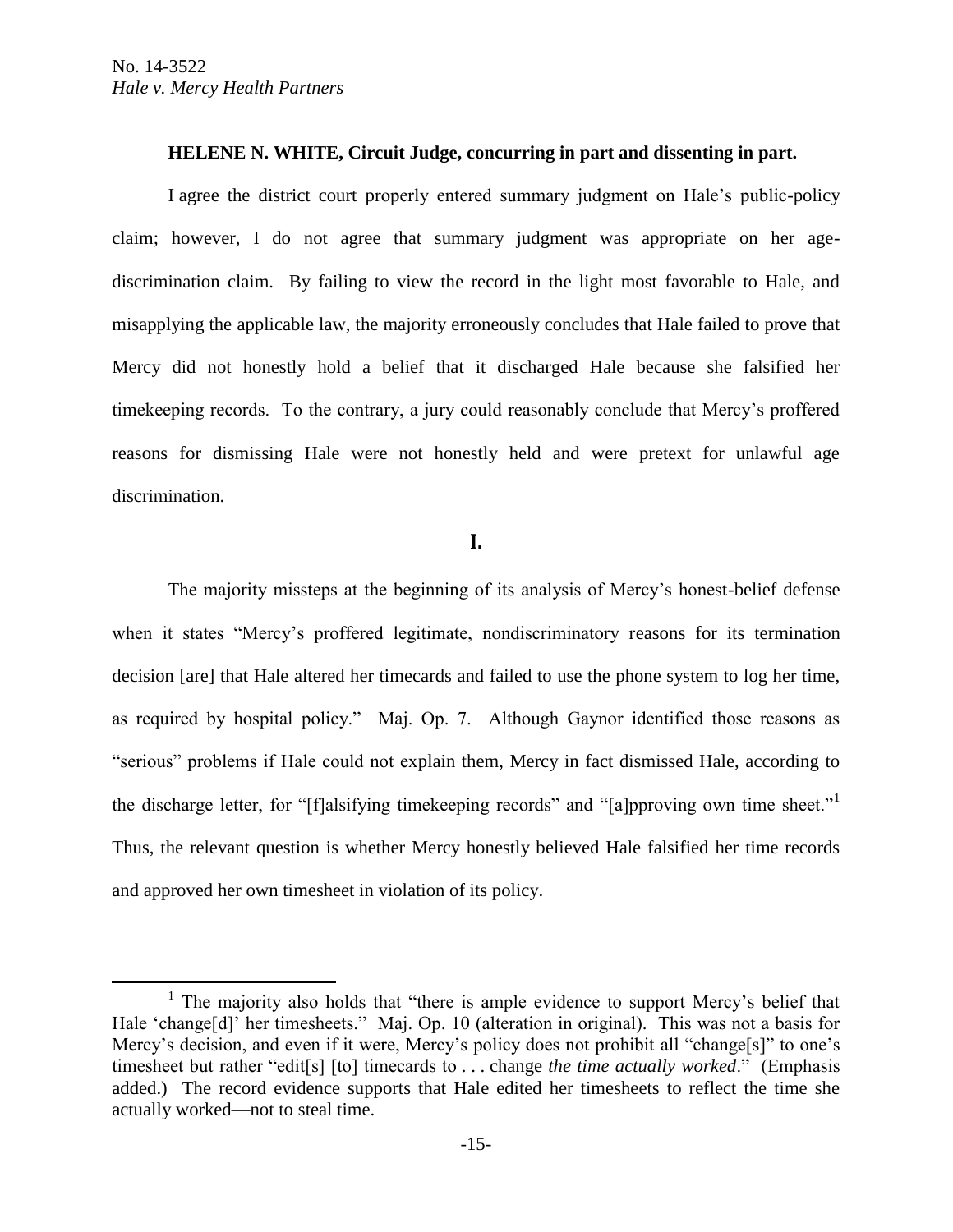$\overline{a}$ 

There is no record evidence that Hale falsified her timesheets, i.e., recorded hours she did not actually work. But the majority concludes that it was reasonable for Mercy to infer from the timecard alterations that Hale falsified her time records. That conclusion belies the facts. According to Heintzelman, Mercy's termination process includes a discussion with the employee "to go through what the issues are" and if the employee cannot satisfactorily explain the alleged misconduct, "then we move to the next step[,] which would be termination according to our policies."<sup>2</sup> Accordingly, Mercy provided Hale a termination hearing, and, as Heintzelman testified, warned Hale that if she could not explain the alterations, she would be discharged. Thus, contrary to the majority's view, Mercy inferred from Hale's failure to explain the edits that she falsified her time—not from the alterations themselves. And that inference is unworthy of credence.

Mercy's decision to dismiss Hale was not reasonably informed and considered. *Blizzard v. Marion Technical Coll.*, 698 F.3d 275, 286 (6th Cir. 2012). At the termination hearing, Mercy denied Hale's request to consult her calendar and other sources to aid her in explaining her timecard edits, even though it had asked her for an explanation. Under the modified-honestbelief rule, the employee "must be afforded the opportunity to produce evidence to the contrary." *Id.* (internal quotation marks omitted). But because Mercy assumed without proof that Hale stole time, it did not reasonably rely on the "particularized facts that were before it at the time the decision was made." *Id.* (internal quotation marks omitted). Had Mercy sought to make an informed and considered decision, it would have afforded Hale a meaningful opportunity to

 $2^2$  For this reason, the majority is incorrect that "Hale points to no evidence indicating that defendant was required to give her an opportunity to explain her conduct before terminating her." Maj. Op. 8.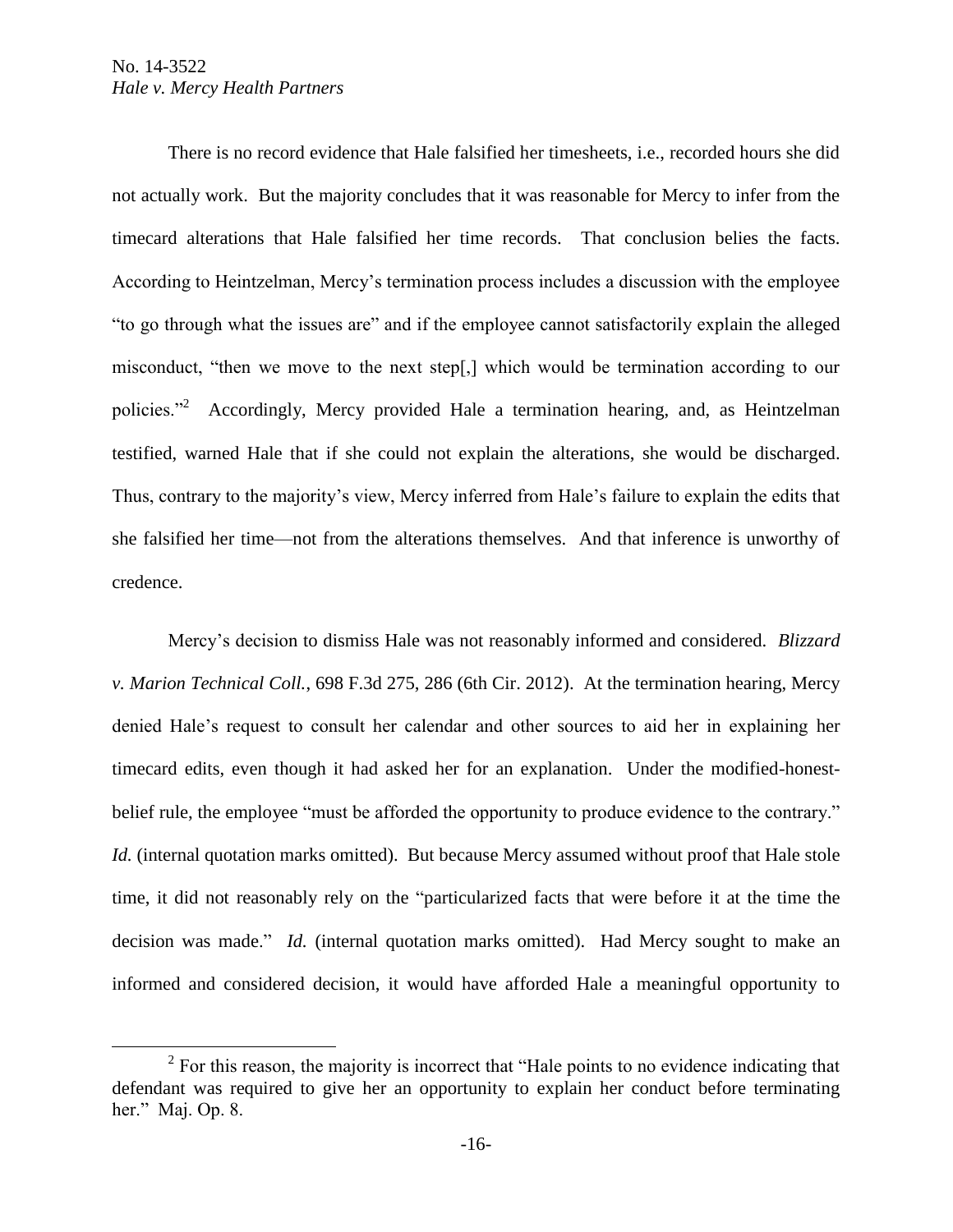$\overline{a}$ 

explain the timecard alterations and allowed her to consult her calendar.<sup>3</sup> Moreover, Hale's supervisor, Bill Carroll, had offered an explanation before the discharge meeting for Hale's timecard edits,<sup>4</sup> but it does not appear Mercy considered the proffered explanation, despite Heintzelman's testimony that Mercy would have investigated any explanation given.

### **II.**

Viewing the evidence in the light most favorable to Hale, and considering the totality of the evidence, Hale has shown that Mercy's reasons were pretextual. A jury could reasonably find that Mercy's rationales were pretext for unlawful discrimination because, coupled with a showing that Mercy did not hold an honest belief in the reasons for discharging Hale, Mercy offered conflicting reasons for auditing Hale's time records and did not discipline Abigail Muchmore, the 30-year-old buyer in Mercy Clermont's pharmacy, even though she also altered her timesheets.

Mercy claims Heinzelman ordered the audit of Hale's time records at 10:00 a.m. after a Mercy Clermont pharmacist informed her that he had an inventory issue and could not locate Hale to resolve it. Heintzelman did not attempt locate or contact Hale, or any other personnel in the pharmacy, including Muchmore, who was the Mercy Clermont buyer. The record supports four other explanations for the audit: (1) Hale averred that Gaynor told Hale in the termination meeting that Mercy reviewed Hale's time records as a result of a random audit; (2) According to a June 10, 2011, 6:39 p.m. email, Heintzelman asked Gaynor if Hale "clocked out or marked

<sup>&</sup>lt;sup>3</sup> Although Hale also admitted that she occasionally approved her own timesheets, Heintzelman and Gaynor did not question Hale on this alleged violation of Mercy's policy, which formed a basis of her dismissal. Mercy's failure to investigate the alleged violation is additional evidence that Mercy did not reasonably rely on an informed and considered decision.

<sup>4</sup> Carroll told Heintzelman that Hale's after-the-fact added time could be due to Hale attending offsite meetings.